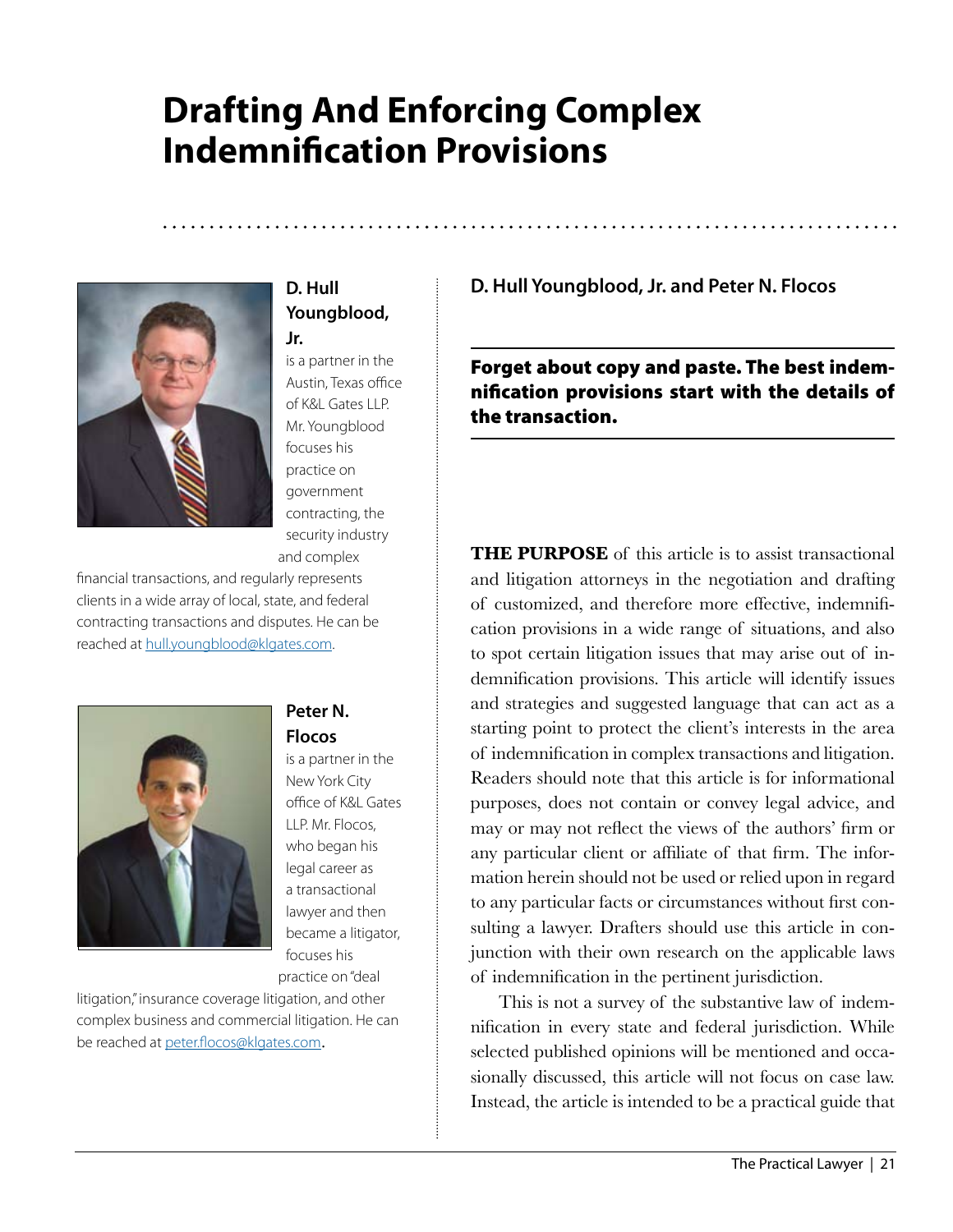illustrates real-world strategies, tactics, and techniques to be used when negotiating and enforcing indemnification provisions.

Because the law allows great flexibility in crafting the terms of an indemnity provision, it is important that the parties to a transaction consider their particular circumstances, issues and needs, and draft accordingly, rather than unthinkingly "copy and paste" an indemnification provision from a prior deal. Indeed, one recent study of "middle market" transactions (below \$1 billion) over the 2002 to 2008 period suggests significant variance in at least certain terms from deal to deal in any given year and over the years as well. *See generally* Houlihan Lokey *Purchase Agreement Study* (May 2009). Similarly, the applicable jurisdiction's statutory, administrative and common law must always be consulted when drafting, analyzing or enforcing indemnification provisions.

Moreover, the perspectives of litigators and corporate-transactional lawyers often differ regarding the impact and effect of indemnity provisions in transactional documents. Accordingly, it may be productive for the parties to seek a litigator's review of indemnity language being negotiated, at least when there are or may be particular concerns or sensitivities on certain issues.

Several types of transactions will be discussed in this article including corporate acquisitions, real estate (and the related environmental issues), and confidentiality agreements. Indemnification in the context of litigation (usually relating to settlements) and related insurance issues will also be included.

Many of the examples used relate to the sale of a business, because indemnification provisions are common in the agreements pertaining to such sales. However, the issues discussed in that context are applicable to many types of transactions and agreements — especially those that involve representations, warranties, guaranties, and related issues.

**PURPOSE OF INDEMNITY** • Indemnification is a method for a legally responsible party to shift a loss to another party. This article will focus on those circumstances in which indemnification, or the transference of a risk, arises from a contract, even though a duty to indemnify can be imposed by law through common law or equitable principles, or through statutes. *See, e.g., American Transtech, Inc. v. U.S. Trust Corp.,* 933 F. Supp. 1193, 1202 (S.D.N.Y. 1996) (indemnity may be found pursuant to an "implied in fact" theory when there is a special contractual relationship supporting such a finding, or pursuant to an "implied in law" theory of indemnity, when one is vicariously liable for the tort of another because one of the tortfeasors was primarily liable for the tort). The true purpose of contractual indemnification is to provide one party (such as a buyer) with a clear contractual remedy for recovering post-closing monetary damages arising from:

- Breach of a covenant:
- Breach of representation or warranty;
- Claims by third parties against the indemnitee; or
- Other claims provided in the relevant agreement.

Indemnification provisions provide just one method through which the parties to the contract can allocate losses, but it may not always be the preferred method of risk allocation. Each fact situation should be analyzed to determine the best method of risk allocation. For example, a seller of property, with more knowledge of the detailed historical use of that property, may be more willing to provide an indemnification to the buyer for losses arising from environmental complications, than to provide a specific representation as to environmental conditions. However, the buyer of that same property might only be willing to accept indemnification from the seller if the indemnification has value based primarily upon ability to pay.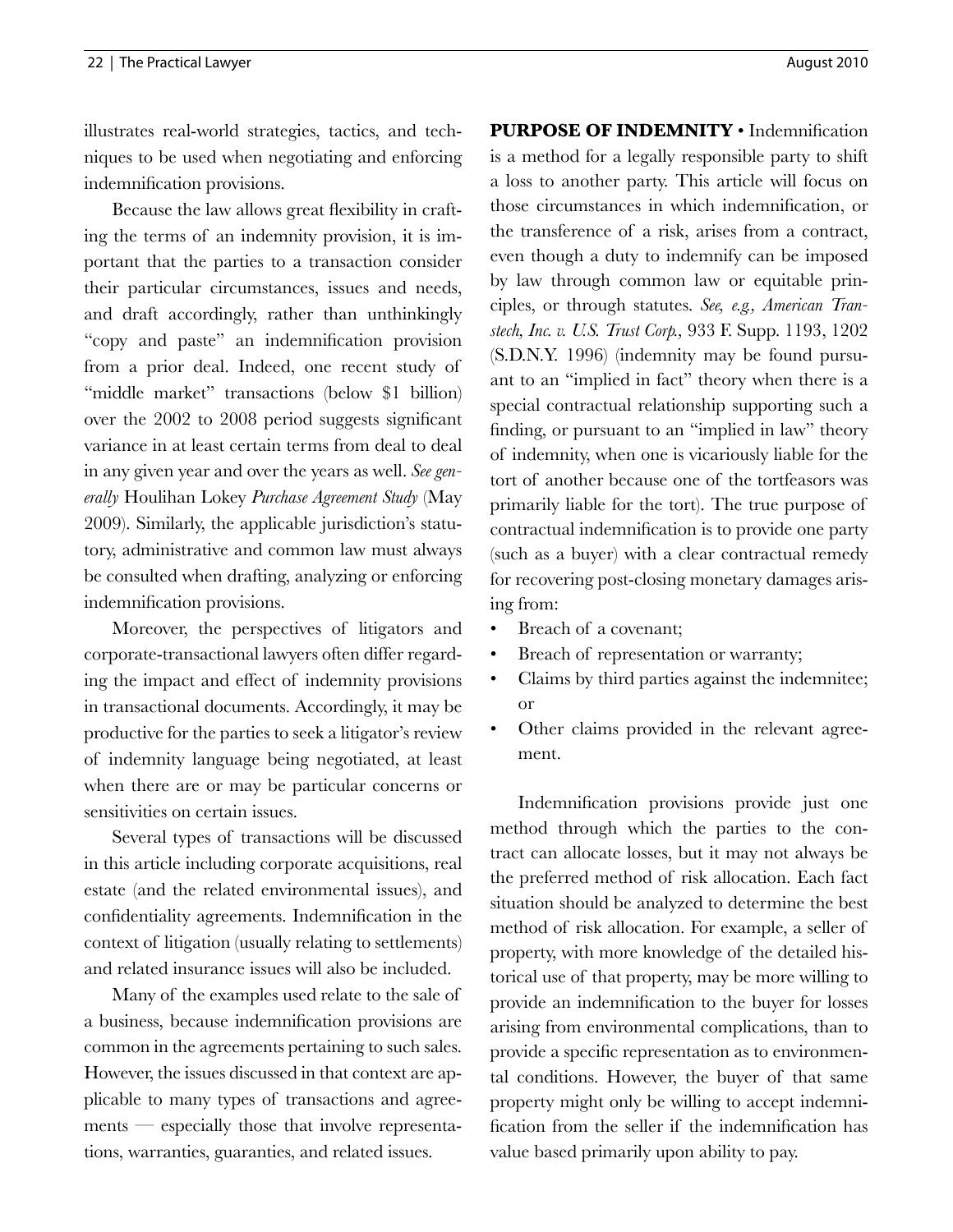Depending upon how it is drafted, an indemnification provision might afford the indemnitee very different remedies as compared to "regular" contract or tort law remedies. For example, a violation of a specific representation might provide a basis for rescission of the contract under contract or tort law principles; whereas an indemnification for an incurred loss might only subject the seller to repayment of damages.

#### **ALTERNATIVES TO INDEMNITY** • A buyer

or other indemnitee can limit its risk in many ways other than (or in addition to) a detailed indemnity. For example, under a buy/sell agreement the following actions would also provide the buyer the means to limit its risk:

- The agreement can specify that only certain liabilities are assumed by the buyer;
- Purchase price adjustments can be made contingent on the fulfillment of specific conditions;
- The buyer may defer payment of the purchase price with a right of offset against the deferred amount (typically a note);
- The buyer may escrow part of the consideration with a third party with a right of offset; or
- The buyer may use a subsidiary to purchase the seller or its assets. This generally provides a shield to all of buyer's assets (from third-party claims) and generally limits the buyer's risk to the amount invested in the subsidiary.

**COMMON LAW REMEDIES** • Many agreements in complex transactions permit an aggrieved party to pursue any and all common law remedies, in addition to contractual indemnity remedies. A party should be cautious when choosing to rely upon these remedies rather than negotiating a specific indemnification provision.

As discussed below, one should also be aware that agreements may limit remedies in some fashion, e.g., the contractual indemnity may be the exclusive remedy for all or certain wrongs, specific performance may be waived, and/or certain types of damages may not be recoverable.

## **Plaintiff 's Perspective**

Plaintiffs have a number of issues to consider when choosing to rely exclusively upon common law remedies, rather than creating a contractual right of indemnification.

## **Recoverability**

In a breach of contract claim, the plaintiff might have a solvent defendant to pursue. However, in many situations, the plaintiff may not be in privity of contract with the party having the resources to pay the damages sought. For example, the seller is often a subsidiary of a parent, and once all the assets of the subsidiary are sold, the subsidiary has no assets and the cash may have been "upstreamed" to the parent. Absent a "veil piercing" claim, a guarantee from the parent or a tort theory against the parent, a plaintiff asserting a contractual claim may be able to obtain relief only from those with whom the plaintiff is in privity.

## **Attorneys' Fees**

Jurisdictions differ as to whether a prevailing plaintiff may recover attorneys' fees in connection with common law claims. Some states provide for the recovery of attorneys fees in contractual claims, but not in tort actions. *See, e.g., Moody v. EMC Services, Inc.* 828 S.W.2d 237, 246 (Tex. App. 1992) (recovery of attorneys' fees arises only from contract or statute); *see also Phillips v. Barton,* 24 Cal. Rptr. 527, 532 (Cal. Ct. App. 1962) (same). The practical effect is to require that the plaintiff, absent a contractual indemnification, must suffer and survive a truly substantial injury and related damage before the cost to pursue the remedy exceeds the damages incurred.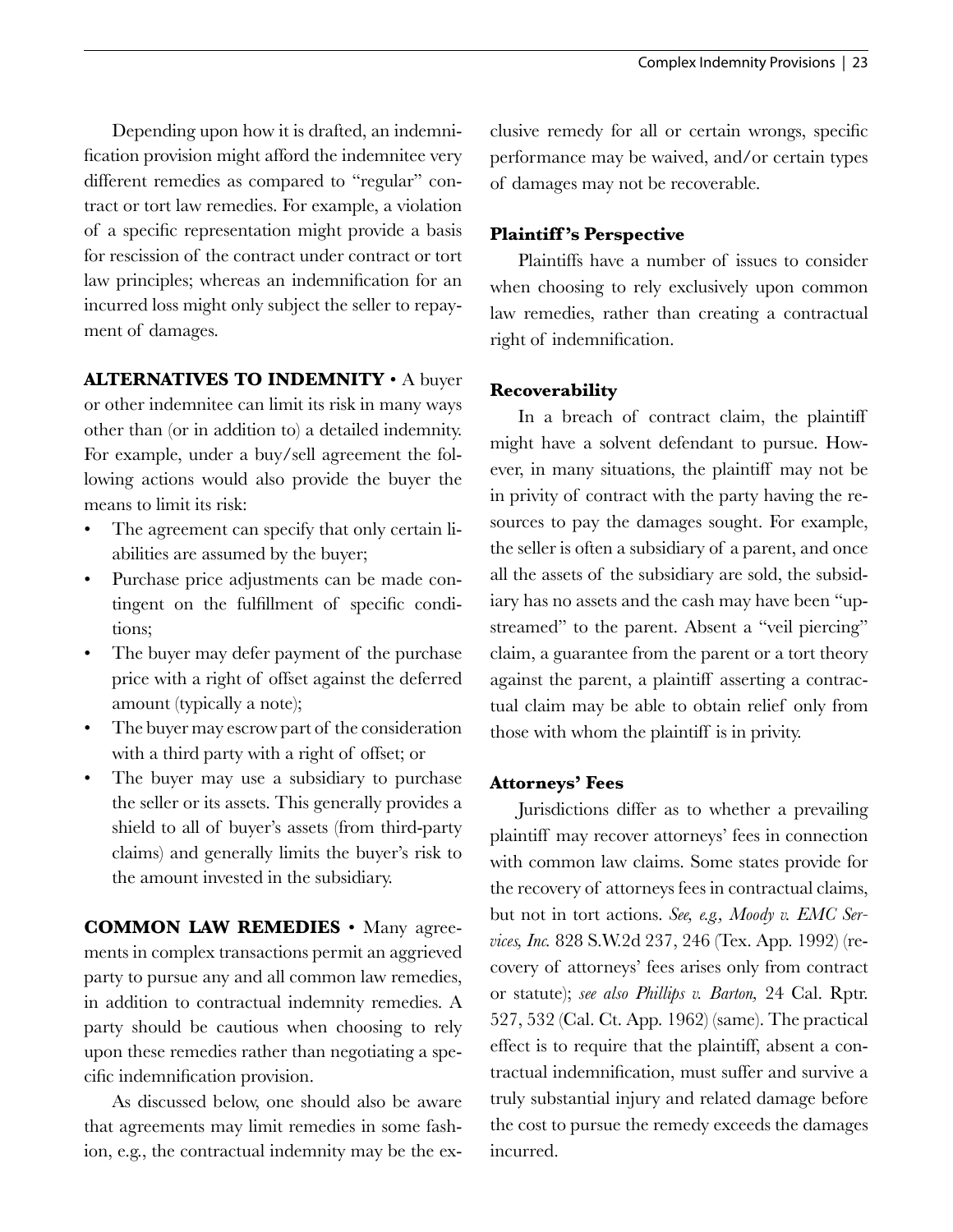## **Defendant's Perspective**

On the other hand, a defendant may have a very different view of common law or statutory remedies.

## **Unlimited Damages**

When the plaintiff pursues a common law claim, there are no buckets, caps, or other limitations as such upon the amount of damages that the plaintiff can recover. The damages that the plaintiff can seek are technically unlimited, subject only to common law legal or equitable doctrines, such as the *Hadley v. Baxendale* rules regarding of recovery of consequential damages.

## **Longer Statutes Of Limitation**

Additionally, a plaintiff can wait until the end of the statute of limitations period to assert a common law claim (which can be up to six years in some jurisdictions). Contractual indemnification provisions may require that claims be asserted within a defined period of time much shorter than the statute of limitations for common law laws — sometimes as short as days after the indemnitee knows of an indemnifiable claim.

## **Low Barrier To Harassment**

Defendants may perceive that only the cost of litigation stands between the defendant and harassment by a plaintiff asserting meritless claims.

**ALLOCATION OF RISK** • The indemnification provision of an M&A or other agreement could cover almost any subject and is intended at bottom to do two simple things:

- Determine when indemnification "kicks in"; and
- Assign responsibility after the execution of the agreement.

Initially, the parties must determine how a particular problem (e.g., a breach of an agreement representation or other provision) will be dealt with. An example involves a determination of the remedy the claimant will be entitled to receive, which could include some or all of the following:

- An automatic reduction in purchase price/post closing adjustment;
- Pursuing a breach of contract claim (which may result in a court-ordered reduction in purchase price); and/or
- Indemnification.

**REMEDIES OTHER THAN CONTRACTU-AL INDEMNIFICATION** • There are a number of ways to attempt to achieve protections similar to those that indemnification can provide, including:

- Pursuing common law claims under the applicable agreement (e.g. purchase agreement, merger agreement, etc.) for breach of contract or misrepresentation;
- Pursuing common law claims based on fraud and/or fraud in the inducement;
- Anti-fraud provisions of the securities laws; and/or
- Rescission (and partial rescission).

# **BENEFITS OF INDEMNITY PROVISIONS**

• Because parties are generally free to craft their own terms in a contractual indemnity, there are numerous protections that such indemnity provisions can provide:

- Through the use of drafting techniques such as a definitions section, the protected group of "indemnitees" can be much larger than just the parties to the agreement (e.g. non-signatories such as directors, employees, agents, a subsidiary corporation, or a parent corporation, may be included);
- A claimant may be able to recover more under indemnity provisions (including attorneys' fees and other additional losses) than could be recovered at common law. Indemnity provisions may also limit a claimant to remedies or dam-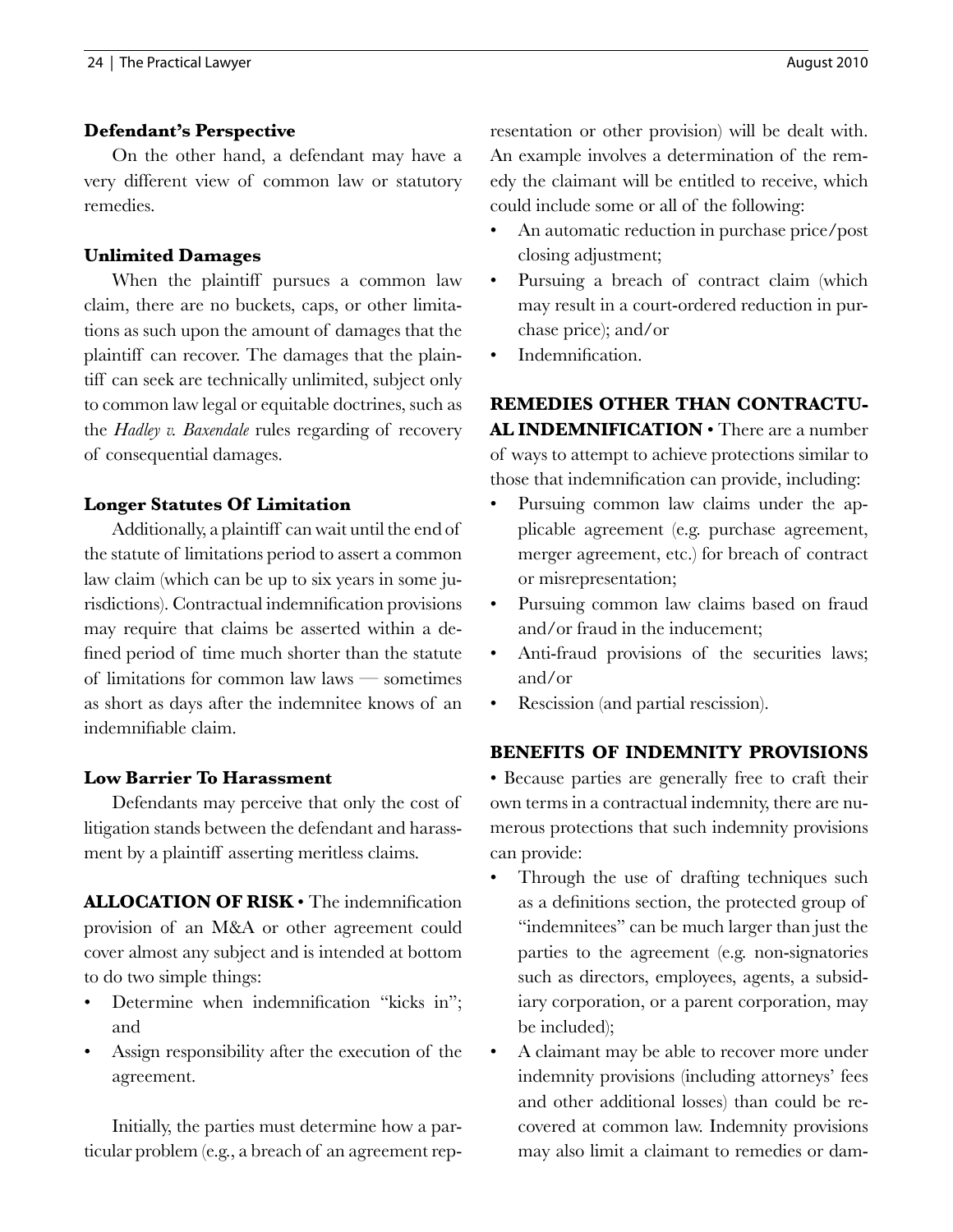ages more narrow than those available under common law claims;

- Parties can resolve uncertainties relating to how a party will be protected as regards notice requirements, tax treatment of losses, selection of defense counsel in case of litigation and other matters;
- Indemnity may cause the indemnitor to be more serious about the representations made, if a breach would trigger a specific and identifiable indemnification obligation.

Another benefit to the indemnitee is that a third party (such as a lender or bonding company) may view the indemnification provisions as part of its security. A number of jurisdictions allow a party to be indemnified for its own negligence, and some jurisdictions even allow a party to be indemnified from its own gross negligence, at least if the indemnification is between "sophisticated parties." For example, in *Valero Energy Corp. v. M.W. Kellogg Constr. Co.,* 866 S.W.2d 252, 258 (Tex.App.1993), the court held that a "waiver and indemnity provision absolving contractor of all liability sounding in products liability and gross negligence in connection with construction of addition to refinery did not offend public policy" when both the owner and contractor were sophisticated entities.

# **INDEMNIFICATION DISTINGUISHED FROM GUARANTY, SURETIES, AND CON-**

**TRIBUTION** • Indemnity contracts differ from guaranty and surety contracts. While indemnity involves the right of a party to shift a loss to the party who is supposedly responsible or at fault, a guaranty is a promise to answer for the debt, default, or miscarriage of another person. *See, e.g.,* 38 Am. Jur.2d Guaranty §2 (1998). The concept of a surety differs slightly from that of a guaranty in that a surety's promise gives rise to a direct, primary and immediate duty to pay the debt of another, whereas a guarantor is collaterally liable only upon default of and non-payment by the principal. *See, e.g., Negotiating*  *and Drafting Contract Boilerplate*, 250 (Tiny Stark ed., ALM Pub. 2003). Contracts of surety and guaranty differ from indemnification agreements, which do not "answer for the debt, default or miscarriage of another," but instead make good on the loss which results to the indemnitee from the debt, default, or miscarriage. *See, e.g., State ex rel. Copley v. Carey,* 91 S.E.2d 461 (W.Va. 1956).

Indemnity differs from the concept of contribution as well. Contribution requires those having joint liability to pay a proportionate share of the loss to a party who has discharged their joint liability and is a cause of action held for example by a joint tortfeasor against all other parties who are liable for the underlying tort. *See, e.g., Rosado v. Proctor & Schwartz, Inc.,* 484 N.E.2d 1354 (N.Y. 1985). Contribution arises by operation of law, so an express contract is not required (although contribution like indemnity may be addressed contractually).

By contrast, in indemnity, the party seeking indemnification has not necessarily committed any wrongdoing, yet faces exposure to liability by virtue of a transaction or other relationship with the supposed wrongdoer. *See, e.g.,* Stark, supra, 249. Moreover, an indemnification agreement shifts the entire loss to the alleged wrongdoer (the indemnitor), not merely a portion as in contribution.

Once the parties understand the difference between representations and warranties on the one hand, and indemnification on the other hand, it may be easier to resolve disputes between the seller and the buyer. Understandably, the seller may fear representing something that is not actually known to be absolutely true, while the buyer may believe that the seller is in the position to know and should make clear and direct representations about everything.

It is important to be clear in distinguishing between two different scenarios: direct claims and third-party claims. Under a direct claim, Party A to a contract agrees to indemnify Party B from losses incurred as a result of the conduct of Party A.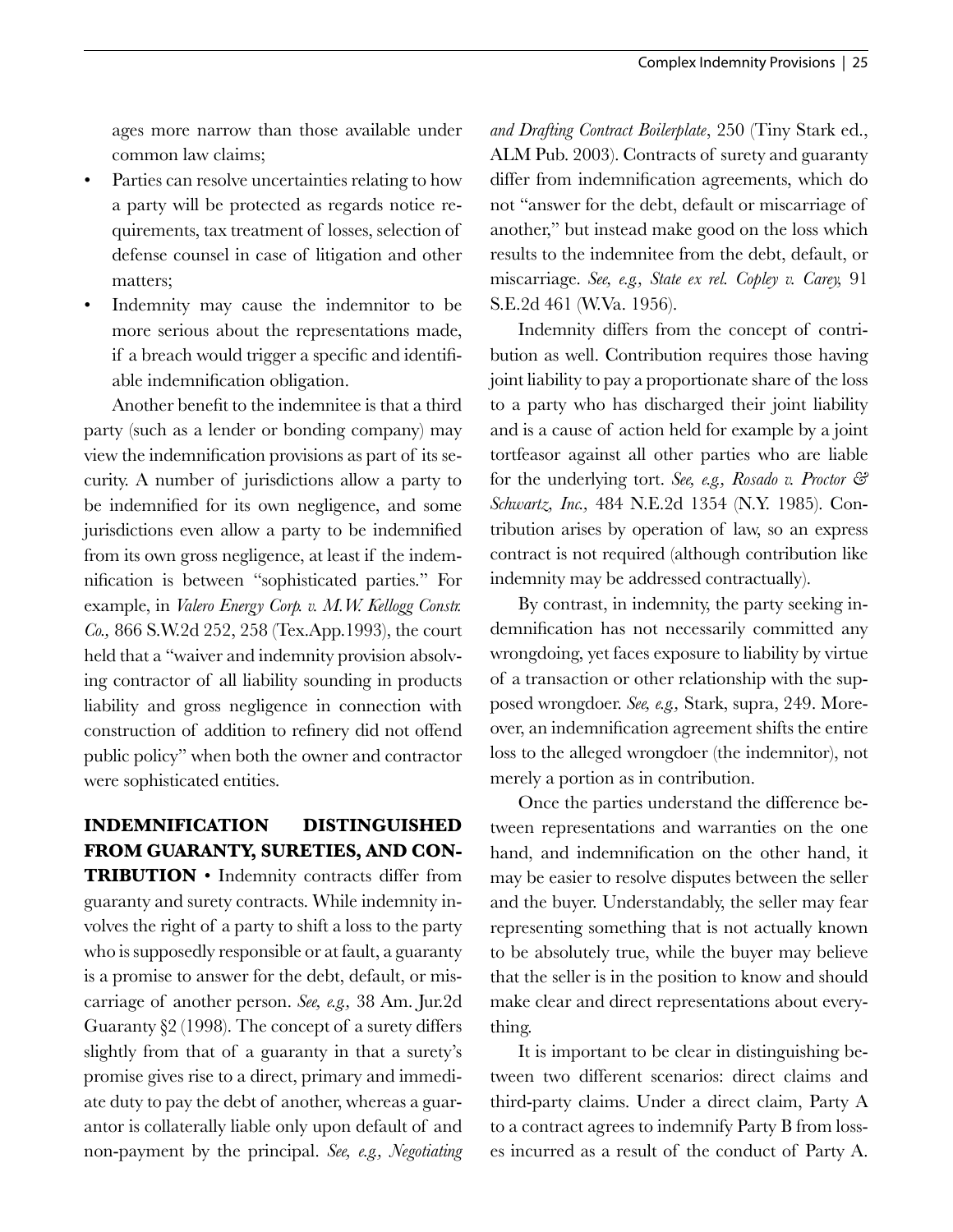These may include Party A's violation of a term, representation or warranty given in the context of the underlying transaction. Under third-party claims, the parties to a contract agree to indemnify each other from various types of claims by that may be brought by third parties, i.e., persons not a party to the agreement. For example, a third party may sue the buyer of a business on a liability that was not intended to be transferred or assumed in the sale.

## **Enforcement of Indemnity Agree-**

**MENTS** • As an aid to efficiency, the parties can stipulate to the following enforcement-related matters in connection with an indemnity agreement:

- Cover and pursuits of costs of cover;
- Automatic withdrawal from escrow, possession of collateral, or exercise of offset rights;
- Waiver of ability to dispute fees sought;
- Waiver of bond requirements for an injunction;
- Waiver of jury trial;
- Stipulation as to facts so as to facilitate entry of an injunction or other enforcement order; and/or
- Other agreed self-help remedies.

Parties should examine, however, the degree to which the applicable jurisdiction's law allows such provisions to be enforced. For example, there does not appear to be much case law directly addressing the issue of whether in an M&A context a specific performance remedy will be awarded in case of breach merely because the parties have agreed to such a remedy. A court may want to satisfy itself, independent of such an agreement, that the traditional policy criteria for entry of injunctive relief are met, although presumably a stipulation as to factual matters such as the existence of irreparable harm would be given weight by the court.

**SPECIFICITY OF INDEMNITY PROVI-SIONS** • A potential problem with the standard short-form indemnification provision is that it may fail adequately to address the key issues that need to be considered on both sides of the table with sufficient specificity. An example of short-form language might be the following or some similar variant:

*The Contractor agrees to defend, indemnify, and hold harmless X, from any and all damages, liability, and claims, arising from Contractor's Conduct.*

Such a provision (even if many of the key terms are defined and expanded) does not deal with a number of potential questions and issues, including the following:

- Should there be more than one indemnitor (if so, should the liability be joint and several)?
- Who are the indemnitees? Do third parties have the right to enforce the indemnification provisions?
- What losses or expenses are covered by the indemnity? For example, is the indemnitor required to pay the indemnitee's attorneys' fees incurred in enforcing the indemnification provision?
- What is the duration of the indemnity?
- Is there a ceiling or a hurdle on the indemnitor's liability?
- Does the indemnity limit or even eliminate the right to pursue common law remedies?
- Are recoverable "damages, liability and claims" intended to include any loss or damage, even if beyond common law contract or tort measures of damages? Only "direct" damages? Are "consequential" damages intended to be recoverable?
- What are the procedural mechanisms by which the indemnitee is to enforce the indemnity?

It may not be necessary or practical to draft a comprehensive indemnification provision that deals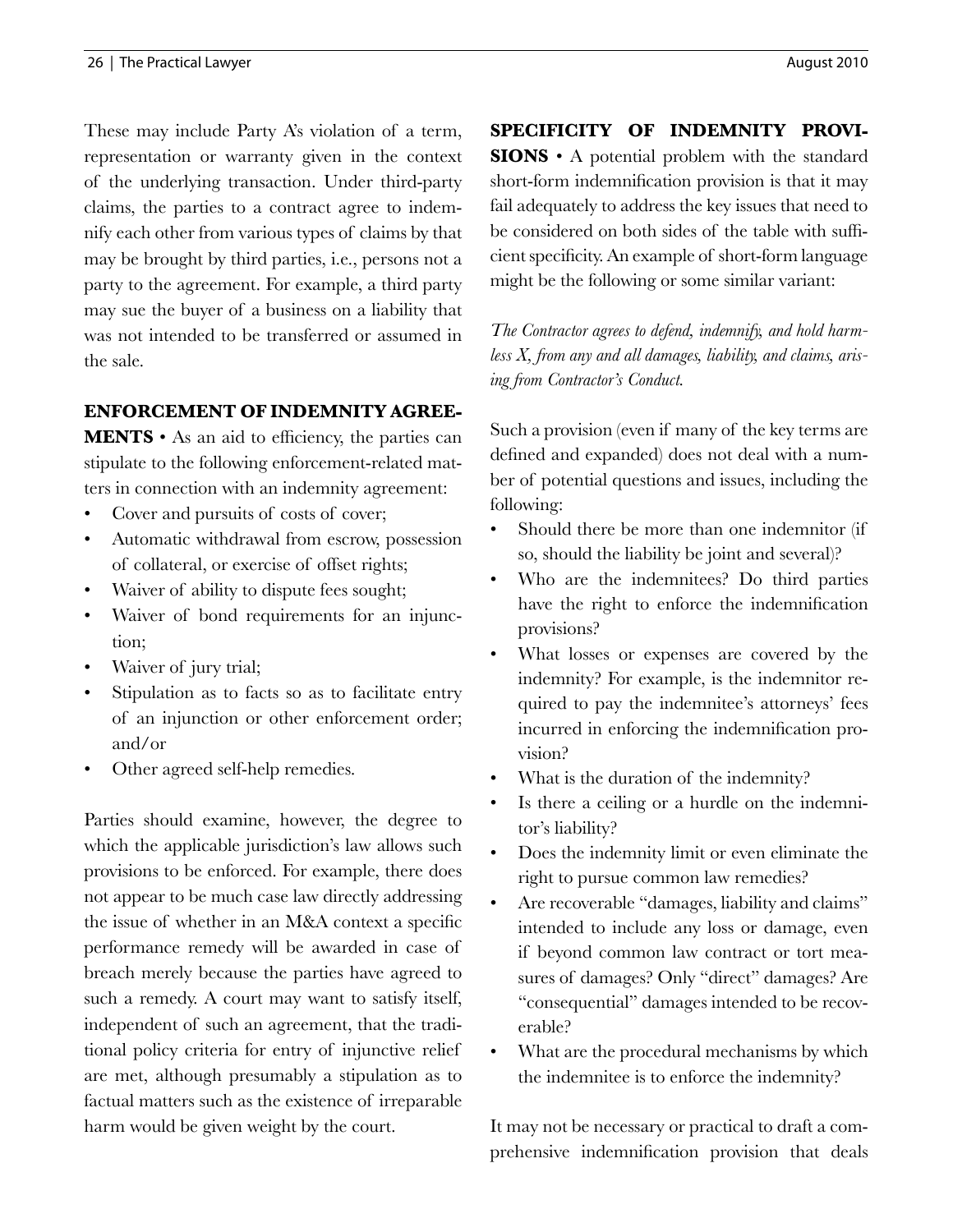with all of these issues. However, the issues that have a high probability of occurring should be considered and addressed. If there is a high likelihood of a particular type of claim, the process and issues raised by that claim should be resolved in the indemnity provision.

#### **Definitions**

One way to provide significant clarity to indemnity provisions is the creation of proper definitions. Most complex documents now include extensive definition sections. Yet, surprisingly, indemnification provisions may employ important terms that are undefined or insufficiently defined. For example, in an operation and maintenance agreement the following definitions might be created for use solely in the indemnification agreement between the Contractor and Owner:

*"Claims" shall mean all claims, requests, accusations, allegations, assertions, complaints, petitions, demands, suits, actions, proceedings, and causes of action of every kind and description.*

*"Contractor's Conduct" shall mean any act, failure to act, omission, professional error, fault, mistake, negligence, gross negligence or gross misconduct of any and every kind, of Contractor, its employees, agents, representatives, or subcontractors, or employees, agents, or representatives of such subcontractors, arising out of:*

 *(i) Any workers' compensation claims or claims under similar such laws or obligations related to this Agreement;*

- *(ii) Performance of this Agreement (or failure to perform);*
- *(iii) Breach of this Agreement; or*
- *(iv) Violation of any laws.*

*"Contractor Defended Claim(s)" shall mean all Claims which allege that Damage was caused by, arises out of, or was contributed to, in whole or in part, Contractor's Conduct.* 

*"Damages" shall mean each and every injury, wound, wrong, hurt, harm, fee, damage, cost, expense, outlay, expenditure, or loss of any and every nature, including, but not limited to:*

*(i) Injury or damage to any property or right;* 

*(ii) Injury, damage or death to any person or entity;*

*(iii) Attorneys' fees, witness fees, expert witness fees and expenses; and* 

*(iv) All other costs and expenses litigation.*

*"Proven" shall mean that a court of competent jurisdiction has entered a final unappealable judgment on a Claim adjudging an entity or person liable for a monetary judgment.*

If customized definitions are used in the context of an indemnification agreement, then the actual terms of the indemnification may be relatively simple rather than the long run-on sentences found in a number of indemnification agreements:

*Subject to the terms and conditions of this Article X, Contractor shall provide a defense for the Owner from all Contractor Defended Claims.*

Likewise, the actual terms that impose an obligation to indemnify may be equally simple:

*Subject to the terms and conditions of this Article X, Contractor shall indemnify Owner from any judgment arising from any Contractor Defended Claims, which are Proven against Owner.*

#### **Identification Of Indemnitees**

When negotiating the parties to be indemnified, the indemnitor's goal is to limit the universe of the indemnities. On the other hand, the indemnitee may want to expand the class as much as possible. To the extent that an indemnitor indemnifies any affiliate of the indemnitee, the affiliate may satisfy the criteria for being a third-party beneficiary of the indemnity.

In that regard, however, when identifying the indemnitees under an indemnification agreement,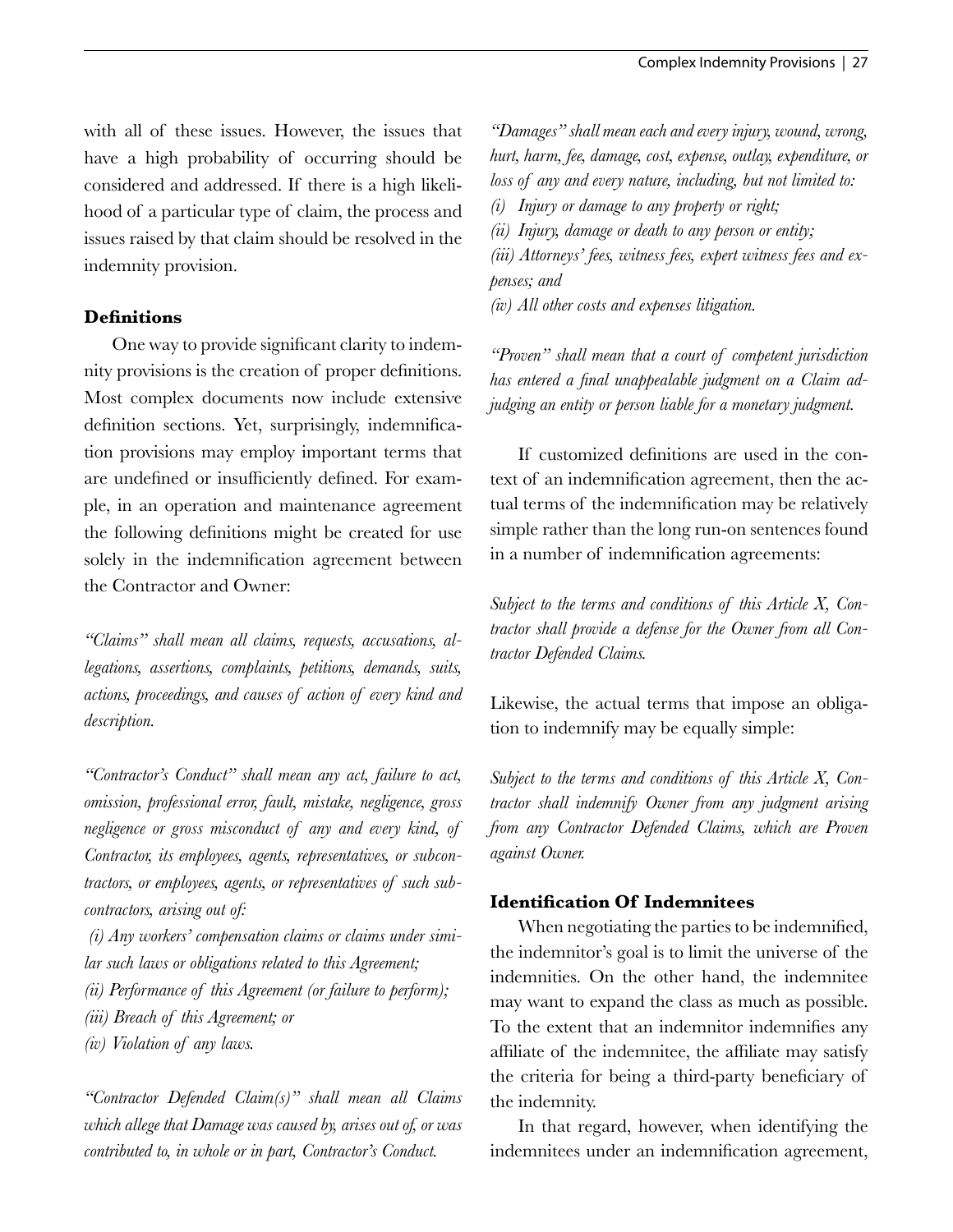how specific must the identifiers be? As an example, assume that the seller of a business indemnifies the following entities: buyer, subsidiary corporations, parent corporation, shareholders, directors, officers, managers, members, partners (other corporate participants), agents, representatives, attorneys, permitted assigns, affiliates, employees, and lenders. This appears to provide broad coverage but how far can you go? Merely identifying the parties to the indemnification agreement can be quite tricky. How detailed must you be in identifying a party in order for that party to be indemnified? Is "partner" enough? Is "agent or employee" enough?

The term "officers, directors, employees and joint owners" has been held by at least one court to be sufficiently precise, but not to include a consultant to the party to the indemnification agreement. *See, e.g., Melvin Green, Inc. v. Questor Drilling Corp.,* 946 S.W.2d 907, 911 (Tex. App. 1997).

#### **Third-Party Beneficiaries**

A signatory to an indemnification provision (such as the buyer of a business) can be indemnified and has the standing to enforce that right to be indemnified. But are non-signatories entitled to make claims under the indemnity? When other parties are not signing the contract, how do these other beneficiaries of the obligation of defense and indemnification get protection and enforce those indemnification provisions? To be a third-party beneficiary of a contract, the contract must express an intention to benefit that party or an identifiable class to which the party belongs; absent express declaration of such intent, it is generally presumed that the third party is not a beneficiary and the parties contracted only to benefit themselves.

If there is a "no third-party beneficiary clause" in the agreement, as may be the case, then generally no entity, other than the signatory parties, would have the standing to enforce the indemnity agreement. Only the signatory parties (such as the buyer or seller of the business sold) will have the right to force the indemnitor to perform its contractual obligation to indemnify any "non-signatory" indemnity beneficiaries. If that signatory indemnitee party has been merged into the indemnitor, or if the indemnitee and the third- party beneficiaries are no longer on good terms (e.g. terminated employees), the third parties may have a right to indemnity but no practical means of enforcement.

A solution (from the third-party beneficiary's perspective) is to explicitly make these parties thirdparty beneficiaries (at least as to the indemnification provisions). However, in doing so, the signatory parties may want to protect their ability to amend all other provisions of the agreement (outside the indemnification provisions) without the consent of the third-party beneficiaries.

## **Duty To Defend vs. Duty To Indemnify**

While the terms "hold harmless" and "indemnify" may appear together, generally the terms are duplicative in that "hold harmless" refers to the duty of indemnity, i.e., protecting an indemnitee from a covered loss corresponding the underlying injury itself, such as loss from breach of a representation.

By contrast, the duty to defend is the obligation to provide a defense to a covered claim. The duty to defend does not depend on the outcome of the claim, whereas the duty to indemnify does not arise unless the outcome of the claim is adverse. Thus, the duty to defend and duty to indemnify are separate and distinct obligations. A party defends against a claim — there is no defense to be provided against a loss, damages, or a judgment whereas a party can indemnify another entity from a loss, damage, or obligation to pay a judgment.

Because the duty to defend and the duty to indemnify are distinct obligations, the contract may impose a duty to defend the underlying claim even in the absence of a duty to indemnify. *Hollingsworth v. Chrysler Corp.,* 208 A.2d 61 (Del. 1965). In other words, the contractual duty to defend a claim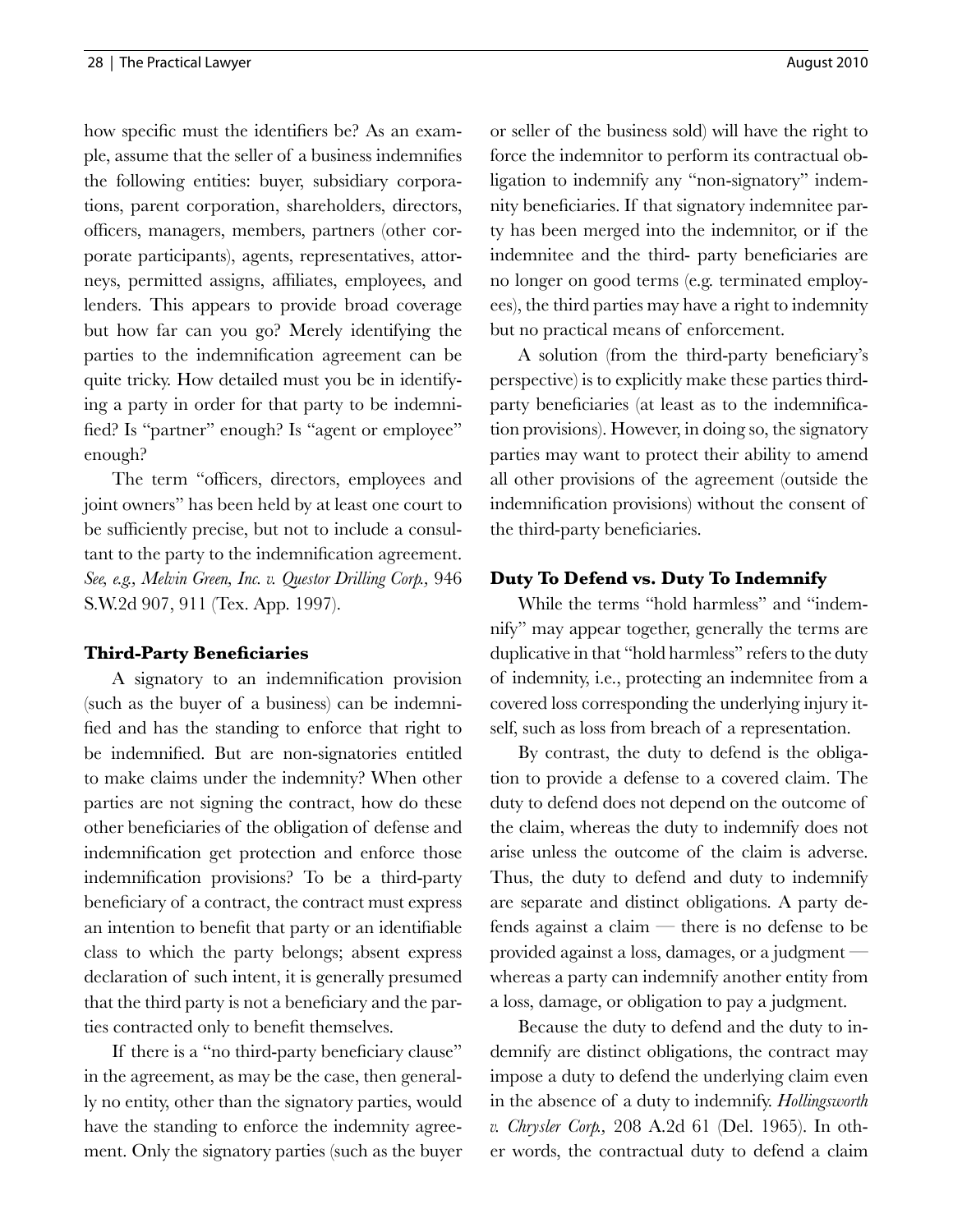may be broader than, and arise more often than, the duty to provide indemnity from a loss or judgment.

A number of practical drafting issues arise in connection with providing for a duty to defend apart from the indemnification of litigation expenses, such as:

- The indemnitee's requirement to give the indemnitor notice of a claim by a third party;
- Which party controls the defense;
- Who must consent to settlement and compromise of the third-party claim;
- The treatment of multiple claims when some are indemnified and some are not;
- Remedies when an indemnitor refuses to defend an indemnified claim.

## **Remedy For Refusal To Defend An Indemnified Claim**

The following sample provision addresses the issue of wrongful refusal to provide a defense against or indemnify a claim. Under the sample language, the repercussions for such a wrongful refusal are significant — the indemnitor in essence loses the right to contest the reasonableness of the defense expenses — but the indemnitor also has the right to refuse to defend or indemnify when a legitimate basis for that refusal exists:

*Refusal or Failure to Defend. Any Party may refuse to provide a defense hereunder, if such refusing Party, in reliance upon an opinion of qualified counsel, has determined that a valid basis exists for determining that the Claim, for which a defense is sought, is not required to be defended pursuant to the terms of this Agreement, and a refusal to defend under such circumstances shall not be a material breach of this Agreement. However, if the Indemnitee shall be required by a final judgment to pay any amount in respect of any obligation or liability against which the Indemnitor is required to indemnify under this Agreement, the Indemnitor shall promptly reimburse the Indemnitee in an amount equal to the amount of such payment. Further, if such refusal, or any failure, to* 

*provide a defense against a Claim is found not to have been reasonably justified, under the commercially reasonable standards observed in the \_\_\_\_\_ industry, then the Indemnitor that has refused to so provide a defense: (i) shall be obligated to pay all of the Damages and out-of-pocket expenses incurred by the Indemnitee in defending said Claim, including, but not limited to, the value of the time, including travel time, that all of the employees, agents and representatives of the Indemnitee dedicated to, or expended in furtherance of, the defense of said Claim; (ii) without any further action from any Party, hereby intentionally relinquishes and waives any and all rights of every nature to dispute, defend against or contest, in any manner, (including but not limited to the waiver of every defense of every nature) the claim of the Indemnitee regarding the amount of, reasonableness of, necessity for or the Indemnitor's obligation to pay, the costs, fees and expenses, and other Damages incurred by the Indemnitee in defending the Claim.* 

# **Losses / Damages; Waivers Or Limitations On Types Of Damages**

When drafting indemnification provisions, losses and damages that are intended to be recoverable or not recoverable should be carefully defined. Without sufficient specificity, as can be provided by a clear definition section, a court may have difficulty determining whether or not the following types of items are intended to be recoverable under the indemnity:

- **Fees and expenses** (accountant, attorney, experts, etc). In some jurisdictions, an indemnitee is entitled to recover attorneys' fees and expenses in connection with an indemnifiable loss unless expressly prohibited under the contract;
- **Consequential or indirect damages;**  "lost profits." Recovery of "consequential" damages," and/or indirect damages, may be waived or limited in the transaction agreement. Subject to provisions in the transaction agreement, the standard of *Hadley v. Baxendale* must be met to recover consequential damages under a contractual theory. Indemnitors may at-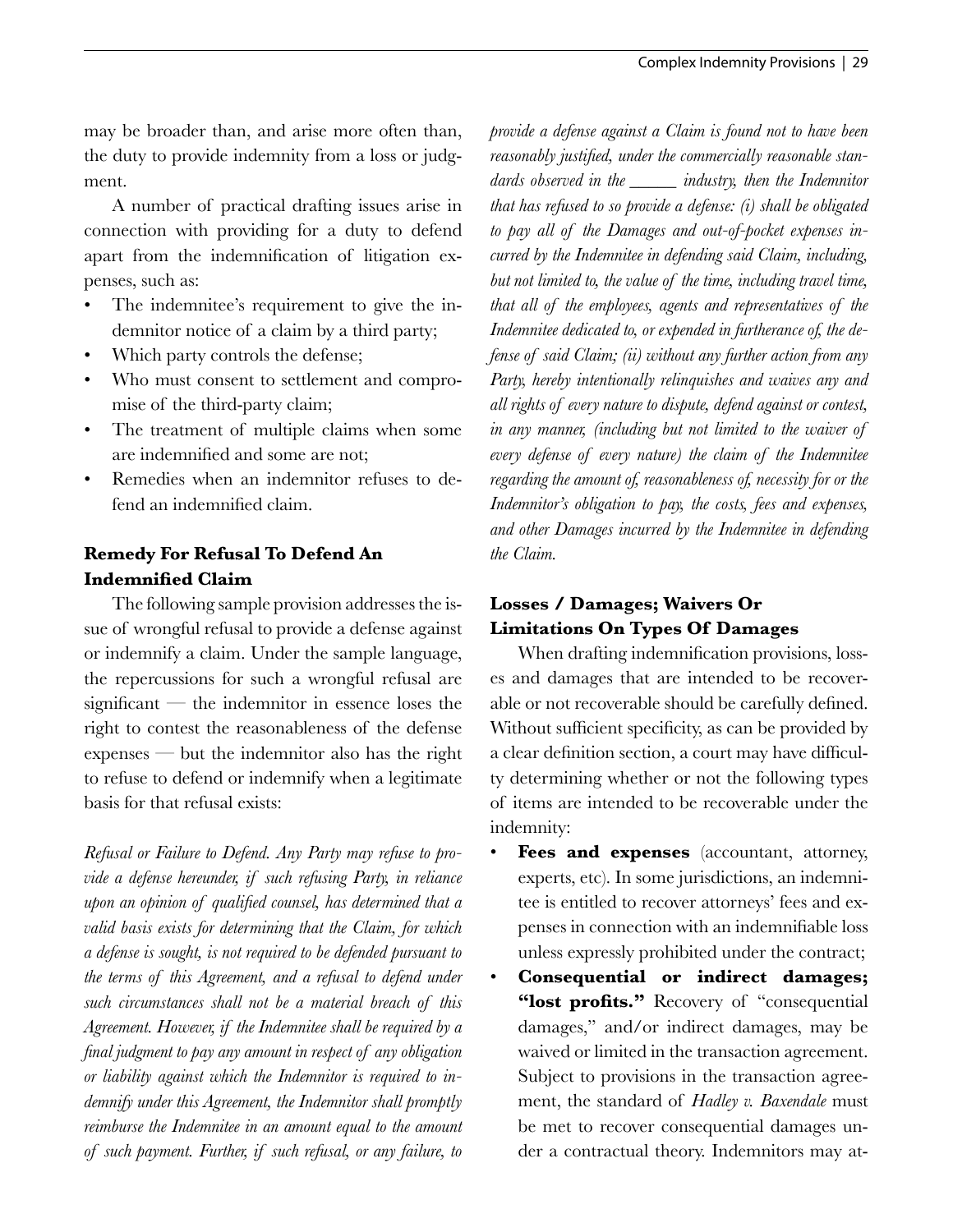tempt to limit or eliminate recovery of consequential damages because the amount of the recovery is too unpredictable. Damage waiver or limitation provisions also may refer to lost profits, losses based on multiples of earnings, diminution in value losses (i.e., the indemnitee may not suffer an out-of-pocket loss yet its assets or business may decrease in value), or similar types of losses. A court may have difficulty categorizing certain types of damages as "consequential" or "direct" under the common law definitions of those terms. Accordingly, parties should consider whether their intention is to exclude recovery only for lost profits, losses based on multiples of earnings, diminution in value losses, etc. that are consequential damages, or whether their intention is to exclude recovery for any such types of losses, whether they are direct or consequential. Indeed, parties may wish to draft their own definition as to what does and does not count as a "consequential damage";

- **Fines;**
- **Costs.** "Costs" may be interpreted simply as "costs of court," e.g., as administrative expenses such as filing fees and transcript fees. That interpretation is much narrower than the full "expenses of litigation," which would include any costs, fees, and expenses related to the litigation, such as expert witness fees, travel time, travel expenses, etc. An example of a broader form of provision is set out below:

*"Losses" means all Liabilities, losses, damages, injuries, harm, diminution in value, expense, expenditure and disbursement of every nature (including, without limitation, costs of investigation, travel expenses, value of time expended by personnel), fines, fees and expenses of litigation (including without limitation reasonable attorneys' fees incident to any of the foregoing), costs and costs of court.*

## **Amount Of Indemnity — Financial Limits**

Financial limits on the amount of indemnity can take several forms, as discussed below.

## *Baskets*

A basket is a type of limit on the total amount of the indemnification obligation. For example, a deductible basket provides that the indemnitor is responsible only for those damages exceeding the basket amount. Indemnitees may seek to have the basket be inapplicable in cases of fraud by the indemnitor. Buyers and sellers of businesses may argue about the applicability of the basket to postclosing claims for warranty work to be performed by the seller. Buyers may want the basket to apply to this work, in order to eliminate dealing with any sort of small post-closing claim by the seller for warranty work. Sellers may try to make the distinction that reimbursing them for warranty work is completely different than indemnifying them from claims asserted by an unrelated third party.

## *Hurdles And Caps*

A hurdle is the threshold amount of damage that the indemnitee must suffer before a claim for indemnification can be made. When drafting this type of provision, consideration should be given to whether the parties intend a separate hurdle to apply to each claim or instead that a single hurdle apply to all claims such that once fulfilled the hurdle no longer acts as a limitation upon the indemnitor's obligation. The parties also should consider whether the indemnitor is liable for the entire loss, from the first dollar, once the threshold is hit (referred to as "first dollar" hurdle clauses), or whether instead the hurdle is to act more like a deductible basket. Depending upon how basket and hurdle issues are handled, the parties may also wish to consider providing for a "cap" on the indemnity, which is a maximum amount that the indemnitee can recover under the indemnity under any set of circumstances or defined set of circumstances. A sample pro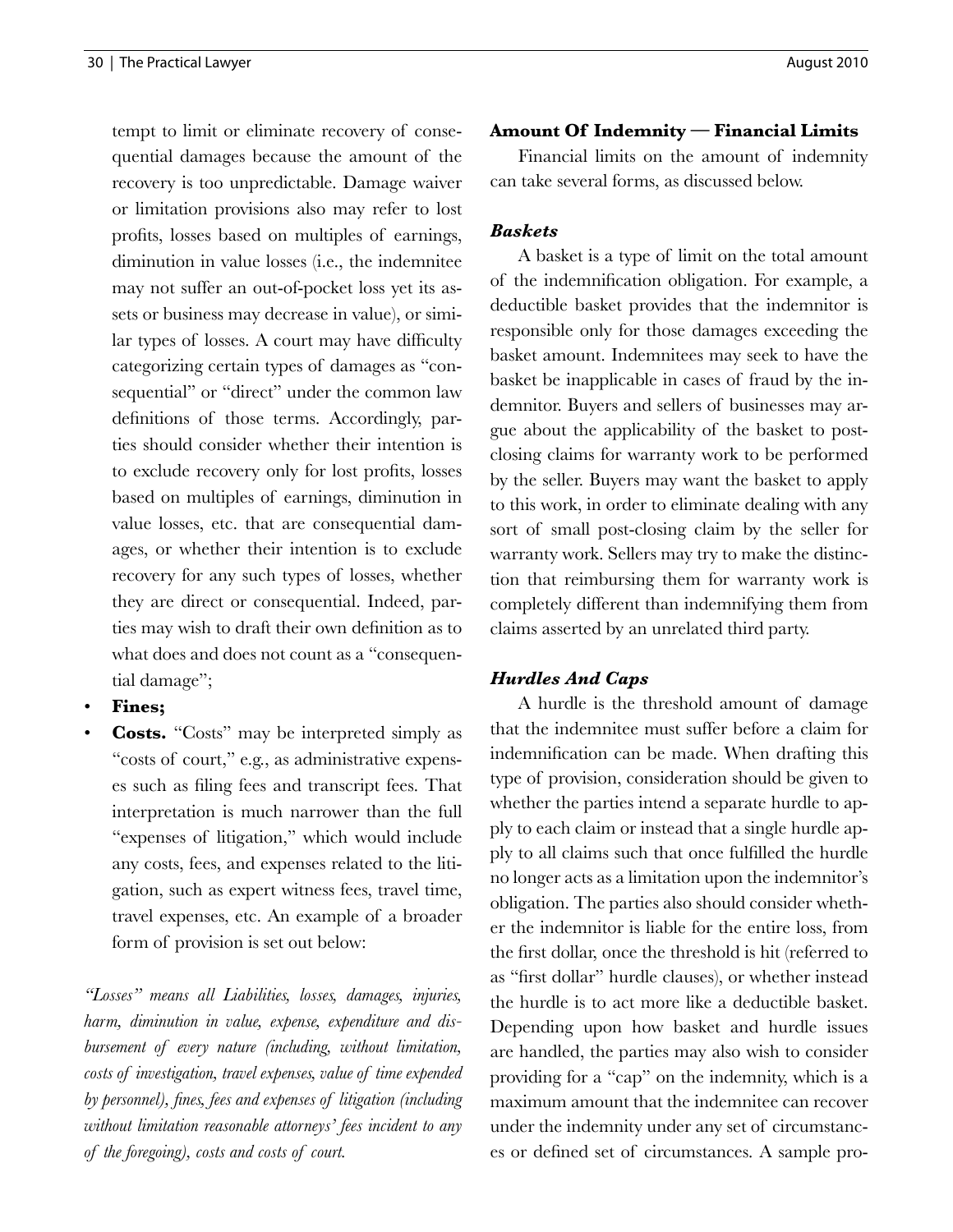vision containing both a \$50,000 hurdle (not first dollar) and a cap of \$2 million is set out below:

*Dollar Limitations. The Contractor shall not be liable to indemnify and hold harmless Owner for any Damages arising from the Claims, until Owner has first suffered, sustained or incurred aggregate losses relating to such matters in excess of \$50,000, at which point the Contractor will be liable to indemnify Owner and hold it harmless from and against all such Damages in excess of the \$50,000 deductible amount. In addition, the Contractor shall not be liable to indemnify Owner for any Damages in excess of \$2,000,000.*

#### *Double Dipping Basket*

If the agreement in question contains materiality qualifiers, then the indemnitor may argue for a "double dip" limit on liability. For example, in a stock purchase agreement, a representation or warranty may be subject to a materiality qualifier such that the representation is breached only if it is untrue in a "material" respect. In that case, the materiality qualifier may act as an implicit limit on the amount of any indemnification obligation pertaining to breaches of the representation. If the indemnification obligation in addition provides an express limit, then the indemnitor will contend its obligation is in effect is "doubly" limited. Accordingly, the parties should consider the effect of materiality qualifiers upon indemnity claims. Sample language addressing the interplay of materiality qualifiers and damages recoverable under an indemnity clause is set out below:

*Materiality. With respect to any claim for indemnification relating to a breach (or alleged breach) of a representation or warranty that may only be considered breached if the defect, inaccuracy, mistake or misrepresentation is material, the materiality of such defect, inaccuracy, mistake or misrepresentation will be considered for purposes of determining whether a breach of such representation and warranty has occurred, but will not be considered in determining the amount of the Damages arising out of such breach.*

A recent study of middle-market transactions (less than \$1 billion) over the 2002 to 2008 time period provides interesting data regarding the frequency of, and terms and sizes of, baskets, hurdles and caps. *See Houlihan Lokey Purchase Agreement Study,* at pp. 9-18 (May 2009).

# **Exclusivity Of The Contractual Indemnification Remedy**

As indicated previously, to the extent the agreement does not provide that the contractual indemnification provision is the exclusive remedy available to the indemnitee, the indemnitee may be able to pursue common law claims against the indemnitor and thereby "sidestep" the contractual indemnity, including sidestepping any baskets, hurdles, caps, etc. For this reason, indemnitors may demand that the indemnification agreement between the parties be the sole and exclusive remedy for a breach of a representation or warranty, and even for other types claims such as tort claims arising out of the transaction.

## **Method Of Payment**

Generally, one party to a transaction is paying for something, and the other party is getting paid. What therefore is the method of payment to be used by the receiving party when an obligation of indemnification arises? For example, if the seller of a business is getting all cash for the sale, the buyer may request that an indemnification obligation owed to the buyer be paid in cash. Where more complex consideration is received by the seller, the issue of how the seller will pay an indemnification obligation to the buyer may be similarly complex.

If the seller is being paid with cash, a promissory note and stock in the buyer, the seller may request that any indemnity obligation be satisfied by an offset of the then owing principal balance of the promissory note, and/or the return of shares of the buyer's stock. The more restricted the stock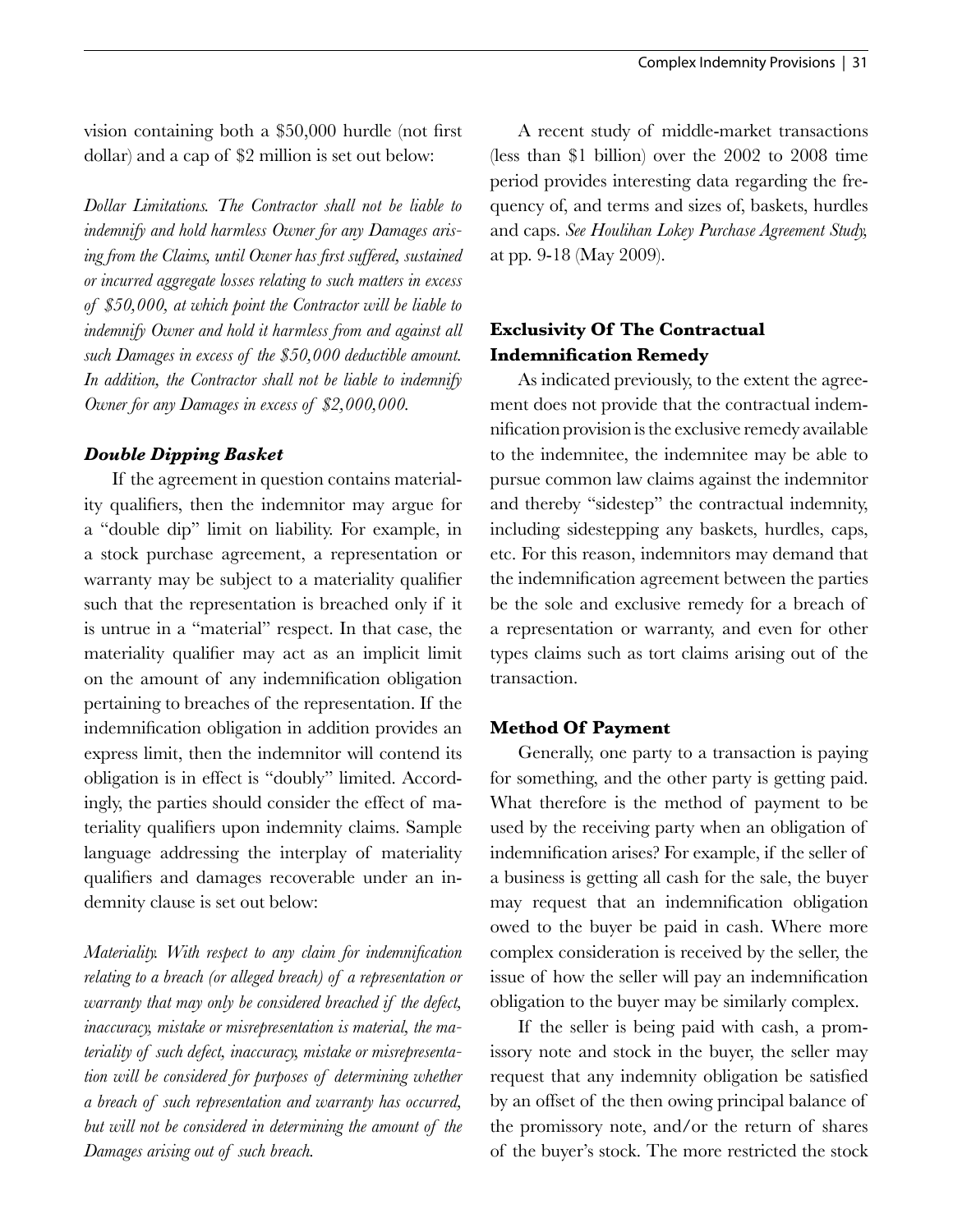is with respect to transfer to third-parties, the more important this right is to the seller.

If the offset of a deferred payment obligation is the method of payment, the description of the offset is may be straightforward. The amount of the indemnity obligation is deducted from the deferred payment obligation. This may be handled in a manner similar to a pre-payment of a note, with the credit first applied to accrued but unpaid interest, and then to unpaid principal. However, if stock is to be used as a method of payment to satisfy an indemnity obligation, then the parties should consider:

- Whether only shares acquired by the seller in the transaction can be used for payment (not shares purchased otherwise);
- Whether fractional shares can be returned (any balance to be paid in cash); and
- How to determine the value of the shares returned (e.g., agreed upon floor per share, verifiable price determination, average market price over the preceding 20 days, or other formula).

# **Actual Knowledge Of Buyer; Anti-Sandbagging**

An "anti-sandbagging" provision is intended to protect the buyer of a business from knowledge that it may gain during a due diligence investigation. Basically, the provision is intended to preserve a buyer's remedies, at least in some fashion, even though the buyer actually knew that a representation or warranty was untrue at the time the transaction closed. Sellers may object to such provisions, citing theories of waiver and fairness. Buyers on the other hand may demand this type of provision because they believe that the seller will as a result be put to the task of clearly updating disclosure schedules before the closing.

As an alternative, sellers may propose a provision that establishes "no prior disclosure" by seller of a representation or warranty issue as a condition precedent to buyer's assertion of a claim. Buyers

may want to clarify that "prior disclosures" are only acceptable if contained in the disclosure schedules, on the grounds that without such clarity, the seller will argue that informal disclosures, such as verbal disclosures, are sufficient.

Another potential alternative is a buyer representation stating that, as of the closing, the buyer has no knowledge of any violation of any of the seller's representations or warranties. If the buyer is found to have had such knowledge, the buyer may be subject to a claim by the seller that the buyer breached that representation to the seller.

A sample anti-sandbagging provision could provide the following:

*Anti-Sandbagging. No information or knowledge of Buyer, nor the results of any due diligence or investigation by Buyer of the Company, shall affect, waive, modify, limit, or diminish: (i) any representation or warranty of Seller contained in this Agreement or the Related Documents; or (ii) Buyer's right to rely upon such representations and warranties of Seller.* 

Other formulations might provide more specifically that the buyer's remedies themselves (as opposed to the representations or the ability to rely) are unaffected by the buyer's knowledge (*see, e.g.,* the ABA Model Stock Purchase Agreement and Model Asset Purchase Agreement). The reported case law appears to deal mostly with a "right to indemnification or other remedy not affected" type of formulation. No case law appears to address directly the "representations and warranties not affected" formulation versus the "right to indemnification not affected" formulation. An anti-sandbagging provision may also contain language that the purpose of the due diligence investigation is to confirm the accuracy of representations and warranties.

In any case, without an anti-sandbagging provision, the seller may argue that the buyer's actual knowledge at closing of the seller's breach of a representation or warranty precludes the buyer from seeking a remedy in connection with that breach.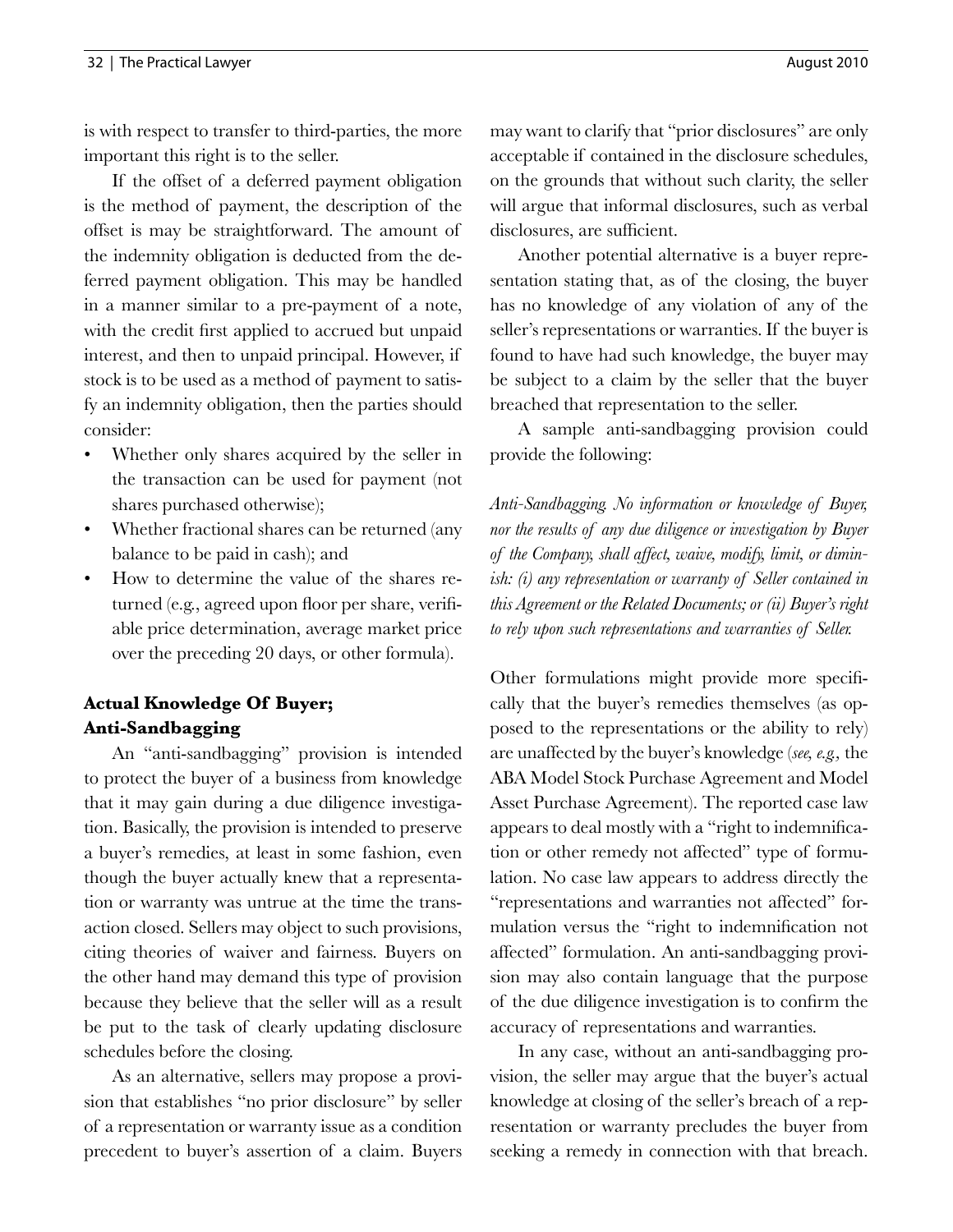*See Galli v. Metz,* 973 F2d 145 (2d Cir. 1992); *Hendricks v. Callahan,* 972 F.2d 190 (8th Cir. 1992).

# **The Effects Of Tax Law And Other Recoveries Received By The Indemnitee**

A common issue to resolve is a party's claim that an indemnitee should not incur a windfall, or suffer an unreimbursed loss, as a result of indemnification, in light of tax benefits or losses that the indemnitee may realize on the indemnification payments. A similar issue is presented by the fact that the indemnitee may recover monies from sources other than the indemnitor for the loss at issue. Depending upon the jurisdiction, litigation may resolve such issues, even if the parties do not include a provision for such tax consideration, in light of doctrines such as the "one recovery" rule and the "collateral source" doctrine.

In any case, the parties may wish contractually to address the effect of tax law and recoveries by the indemnitee from other sources on the indemnification right. For example, "Net Tax" and similar provisions take into consideration that amounts paid by the indemnitor to the indemnitee will be reduced by:

- All insurance proceeds received by the indemnitee as compensation for the damages at issue under the indemnity obligation;
- All tax benefits recognized by the indemnitee as a result of the damages at issue under the indemnity obligation; and/or
- All amounts received by the indemnitee from any source (other than the indemnitor) as payment of the damages at issue under the indemnity obligation.

A Net Tax provision might also address the following issues:

Whether indemnity payments are to be first calculated and paid as though none of the foregoing adjustments were to be made. If so, thereafter, through additional payments, repayment, or offset of other obligations, the payment to the indemnitee would be increased or reduced (or refunded as the case may be) after the indemnitee has actually incurred the tax or received a recovery from another source. It may be a benefit to one or more of the parties for the adjustment in the amount of an indemnity payment to be treated as an adjustment in the purchase price;

The determination of the precise amount of tax owed may take longer than the life of the indemnification. Parties accordingly sometimes make the adjustment subject to further adjustment upon the final and unappealable determination of the amount of tax owed.

## **Mechanics Of Indemnity**

Indemnity provisions may require some type of notice to be given by the indemnitee to the indemnitor. If the notice clause is drafted as a covenant, then the indemnitor will argue that failure to deliver notice is a breach of the indemnity agreement. The indemnitor would contend that it is entitled to damages based on the lack of notice and that, if delivery of notice is a condition precedent to the indemnitor's obligation to indemnify, the failure to satisfy the condition precedent relieves the indemnitor of its obligation to defend or indemnify. The delivery of notice may be a particularly significant issue when indemnification is being sought because of a claim by a third party.

Indemnity provisions may be drafted to state that defective notice does not excuse the indemnification obligation unless or except to the extent that as a result, the damages to be indemnified are increased or the indemnitor is otherwise prejudiced, e.g., the indemnitor's ability to provide a defense is somehow prejudiced. The following is an example of such a provision.

*Notice. Each Indemnitee must provide written notice to the Indemnitor within 10 days after obtaining knowledge of any*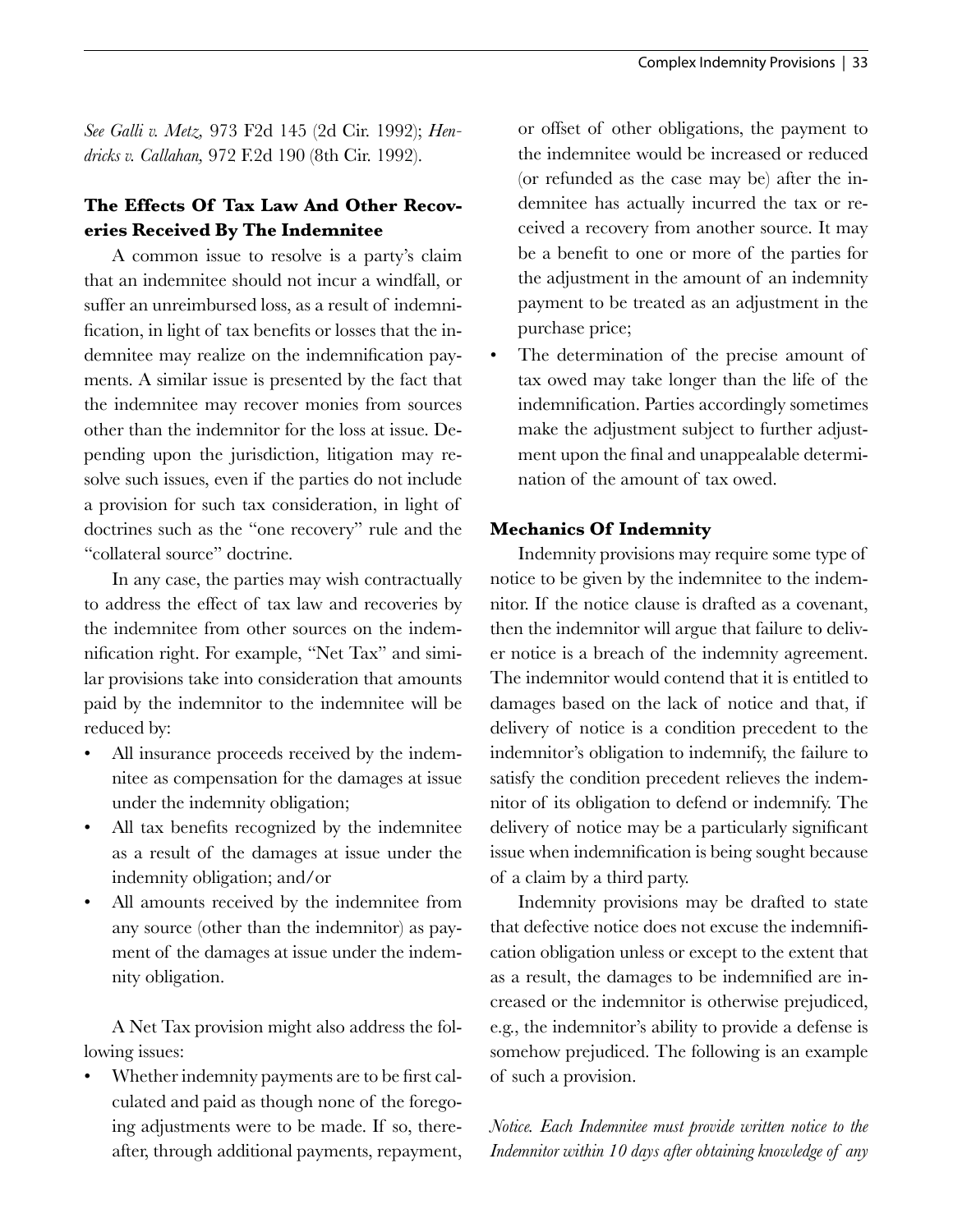*claim that it may have pursuant to Section X (whether for its own Losses or in connection with a Third Party Claim); provided that the failure to provide such notice will not limit the rights of an Indemnitee to indemnification hereunder except to the extent that such failure materially increases the dollar amount of any such claim for indemnification or materially prejudices the ability of the Indemnifying Party to defend such claim. Such notice will set forth in reasonable detail the claim and the basis for indemnification.*

#### *Joint Claims*

In some situations, both the indemnitor and the indemnitee will be targets of a claim by a third party and neither party will be responsible for all the damage sought. The contract may require one party to provide a defense for both of the target parties, but that does not necessarily mean that the indemnitor must ultimately bear the full cost of that defense. One method of distributing the cost of defense to the various parties is to provide that defense counsel will allocate its fees and expenses between the defendant parties, if in fact such an allocation is possible. An example of that language (assuming allocation is possible) is set out below:

*Division of Fees. Counsel retained hereunder for the defense of a party hereunder shall be instructed by the party retaining them to regularly estimate in good faith the portions of all costs, fees, and expenses of such defense which relate directly to Contractor Defended Claims and Owner Defended Claims. All fees of such defense counsel shall be allocated between Contractor Defended Claims and Owner Defended Claims. The division of fees (which shall not disclose any information other that the amounts of fees, and costs) shall be provided to Contractor, Owner and all defended parties, and such accounting shall be irrevocably binding on the Owner, Contractor and the defended party. Owner shall promptly pay Contractor for the costs, fees, and expenses paid by Contractor to such defense counsel relating directly to the defense of Owner Defended Claims. Contractor shall reimburse Owner for the costs, fees, and expenses paid by Owner to such defense counsel that are directly related to the defense of Contractor* 

*Defended Claims. The Owner and Contractor agree to complete such reimbursements within 30 days after receipt of any such accounting by defense counsel described herein.*

#### *Transfer Of Relationship*

When an ongoing customer (or other) relationship is being transferred from the indemnitor to the indemnitee, e.g., the transfer of customer relationships in connection with the sale of a business, the indemnitee may want to defend all claims that arise with the newly acquired customers, even if the seller-indemnitor is obligated to defend the claim and may ultimately be responsible for the loss. Depending on the circumstances, the buyer-indemnitee may not want the claims defended vigorously, and instead may want the claims simply paid off, so as to protect its relationship with the customers, whereas the seller-indemnitor may want to defend the claim vigorously, and never pay any portion of the claims, with little regard to the impact that such a posture may have on the buyer-indemnitee's relationship with the customers. Possible compromises include:

- The buyer-indemnitee is allowed to control the defense but must also assume responsibility for all or a specified portion of the litigation expenses and any adverse judgment; or
- The seller-indemnitor retains control of the defense, but cannot settle without the buyerindemnitee's consent.

*See* John Seegal, *Allocation of Post-Closing Risk in Private Company Acquisitions, in Acquiring or Selling the Privately Held Company* (Practicing Law Institute 2006).

#### *Selection Of Counsel*

An indemnitor may expressly be given the right to select counsel to provide the required defense. The indemnitee may also be given a "right of reasonable refusal." An example of such a formulation is as follows: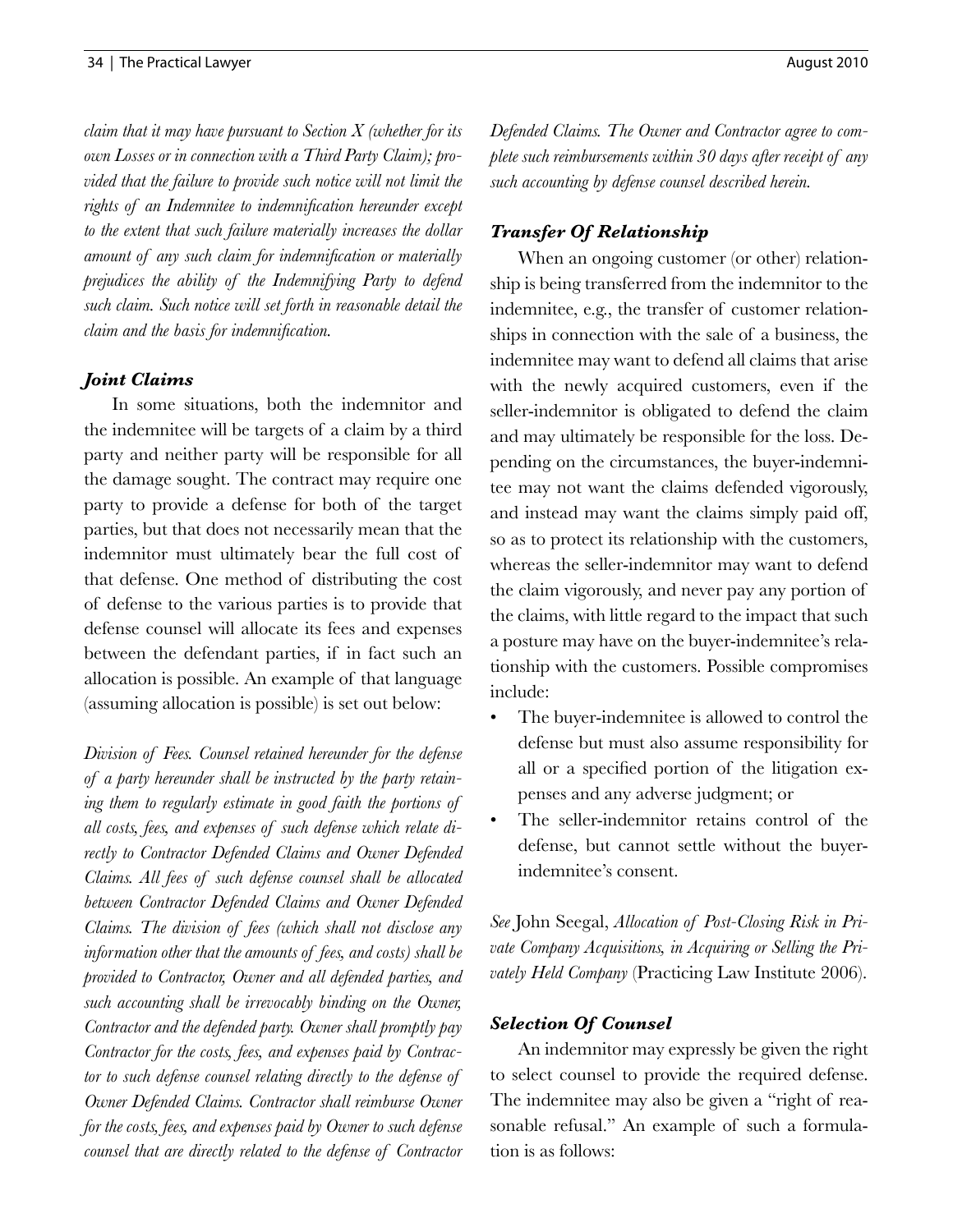*Selection of Counsel. Any party obligated to provide a defense hereunder shall do so with qualified counsel that is selected by the party providing the defense, where such counsel is approved by the other party; but such approval shall not be unreasonably withheld.* 

Such a provision may lead to future complications if the indemnitor and indemnitee end up as adversaries in litigation related to the defense of the underlying third-party claim (e.g., from contribution disputes). For example, the counsel selected by the indemnitor may become privy to confidential information about the indemnitee that might be helpful to the indemnitor in a direct action between the two, and that counsel may also be the regular counsel for the indemnitor and therefore also involved in making demands on the indemnitor's behalf for contribution or indemnification from the indemnitee. Although applicable rules of ethics may prevent counsel from becoming involved in such a scenario, the parties may wish to avoid the situation entirely by agreeing in advance upon a law firm that will provide the defense, so long as no conflict of interest would preclude the representation.

The "shall not be unreasonably withheld" standard may also present complications. For example, if an indemnitee refuses counsel proposed by the indemnitor, and the underlying case is lost, the indemnitor may claim that the indemnitee's refusal to approve the proposed counsel caused the loss and therefore excuses the indemnitor's obligation to indemnify. The indemnitee would argue that its approval was not "unreasonably withheld." On the other hand, the seller-indemnitee may believe that the benefits of the consent requirement outweigh the costs. If the seller does wish to compromise the issue, it might do so with the following type of provision, that at least preserves certain protections for it:

*Selection of Counsel. Any party obligated to provide a defense hereunder shall do so with qualified counsel with demonstrable experience defending claims of the type to be defended,*  *who is selected by the party providing the defense, and such counsel shall be deemed to have been approved by the party to be defended, without further action by said party, unless the party to be defended establishes: (i) a substantive conflict of interest with such counsel; or (ii) a substantial cause or reason to withhold such approval.*

## **SURVIVABILITY OF INDEMNIFICATION**

• Transaction agreements may provide that representations and warranties, and the rights to indemnification for breaches thereof, remain in effect (or "survive") only for some specified period of time. In theory, the time specified should be intended to give sufficient time, post-closing, to determine the veracity of the representations and warranties. This is, however, a general guideline and moreover, different types of representations or indemnity rights may be treated differently as far as survival periods. For example, the following types of representations or warranties may be given indefinite survival:

- **Taxes.** While taxes may be defined as "excluded" from an asset sale transaction, unpaid personal property taxes may follow the assets, and the buyer of the assets may be subjected to liability for such taxes. Accordingly, indemnification from any liability for the seller's pre-closing taxes may be demanded by the buyer in asset purchase transactions. Some parties use statutes of limitation as the limit of survivability for representations regarding taxes. However, considering that those limitation periods may be tolled or extended, many parties request that representations and warranties relating to taxes, and the right to seek indemnification for their breach, be indefinite;
- **Environmental.** The fear of the unknown, and the potential for very significant costs of environmental remediation, may motivate parties to seek indefinite duration for environmental representations and warranties and the related right of indemnity for breach thereof;
- **Title.** When acquiring realty or personal prop-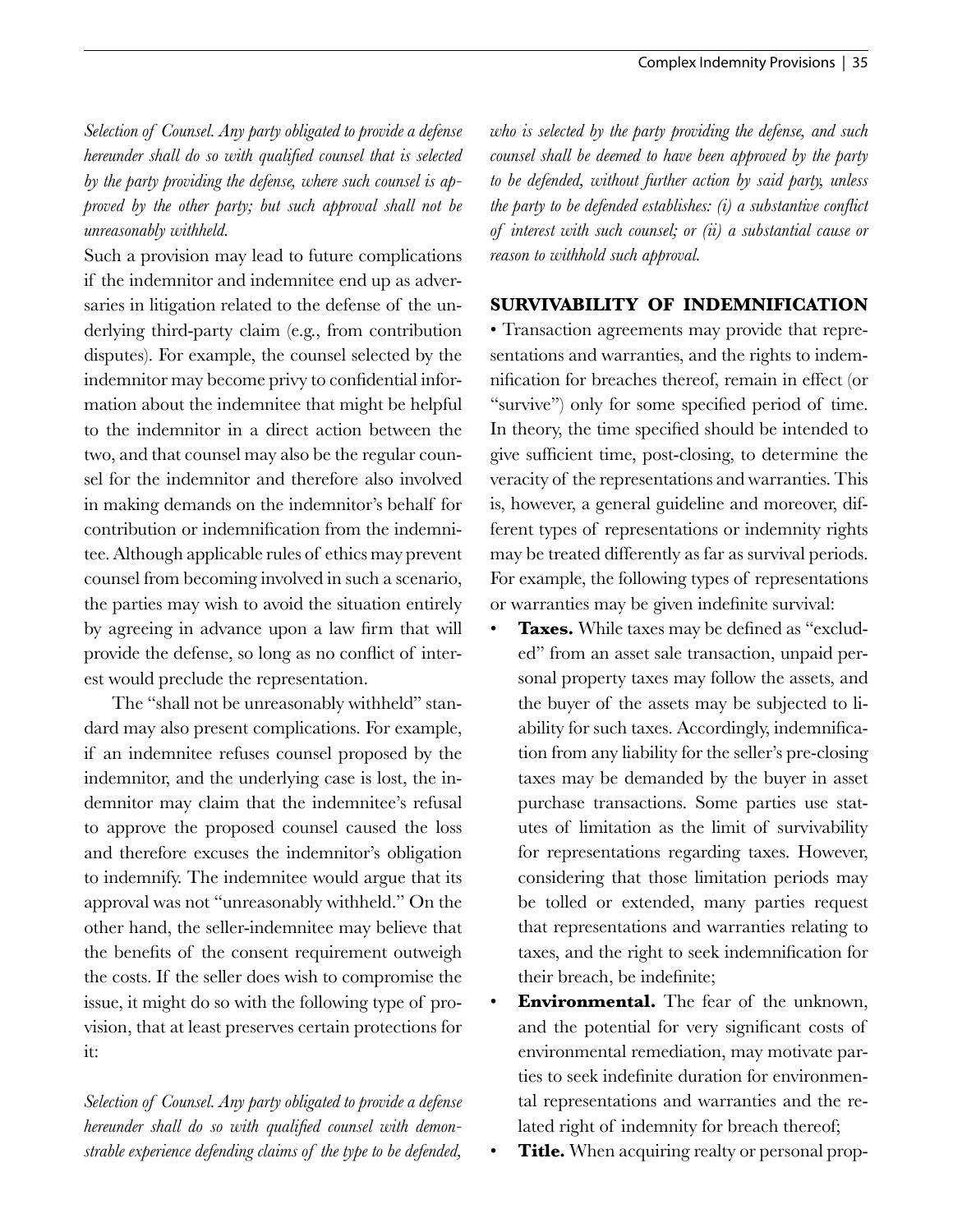erty (including stock or other assets), a buyer may demand indefinite duration for the representations and warranties relating to the seller's ownership of and title to the items and related right of indemnity for breach thereof. The buyer may take a similar approach to representations regarding liens and rights of others to the property in question;

• **Corporate Authority.** When an entity makes a representation that it has the authority to enter into a transaction, such that the agreements are binding and enforceable upon that party, the other party may seek to make those representations and warranties, and the related rights of indemnity, unlimited in duration.

The following types of representations or warranties may be given long, although not indefinite, survival:

- **Third-party claims.** Many buyers argue that the duration of indemnification from claims by third parties against the buyer should extend for a significantly longer period of time than the right to indemnification for claims between the buyer and seller. Third parties do not have any obligation to commence a lawsuit earlier than the statute of limitations, and "discovery" or other tolling doctrines may extend the limitations period for a significant period of time. Accordingly, with respect to third-party claims, the buyer may request that the survival period be stated not in terms of a period of specified years, but instead in terms of the "applicable statutes of limitation, as they may be tolled or extended by agreement or by operation of law."
- Securities claims. If a sale of securities is involved in the transaction, buyers may request that the duration of indemnity for Section 10(b)/ Rule 10b-5 violations be as long as possible.

**PUBLIC POLICY** • Although a number of jurisdictions permit indemnification against the consequences of one's own negligence, a provision indemnifying the indemnitee for its negligence may be void as against public policy in some jurisdictions. Depending upon the jurisdiction, indemnification for gross negligence may be enforceable. Even when indemnification for negligent or even grossly negligent conduct is valid, indemnification contracts have been held invalid in certain jurisdictions where the indemnity covers the indemnitee's intentional or malicious conduct. In determining how severe the indemnitee's mental state may be consistent with permitting indemnification, a court may consider the sophistication of the parties and may allow more leeway for indemnification the more sophisticated are the parties. For example, in *Valero,* supra, 866 S.W.2d at 258, the court held that a "waiver and indemnity provision absolving contractor of all liability sounding in products liability and gross negligence" in connection with construction of a refinery did not offend public policy where both owner and contractor were sophisticated entities.

**REPRESENTATION AND WARRANTY IN-SURANCE** • Certain insurers are now offering "representation and warranty insurance" as a potential supplement to or substitute for a private contractual indemnity. The target market appears to be middle market transactions and/or repeat M&A buyers, e.g., private equity firms.

Although insuring language and other provisions, including exclusions, may vary from policy to policy, in general terms the concept of the insurance is to cover losses resulting from breach of a representation or warranty. The policy may be structured to correspond to (and may even attach) the transaction agreement in question. The policy period may simply match the representation and warranty survival period in the transactional agreement, although if so, the policyholder may be able